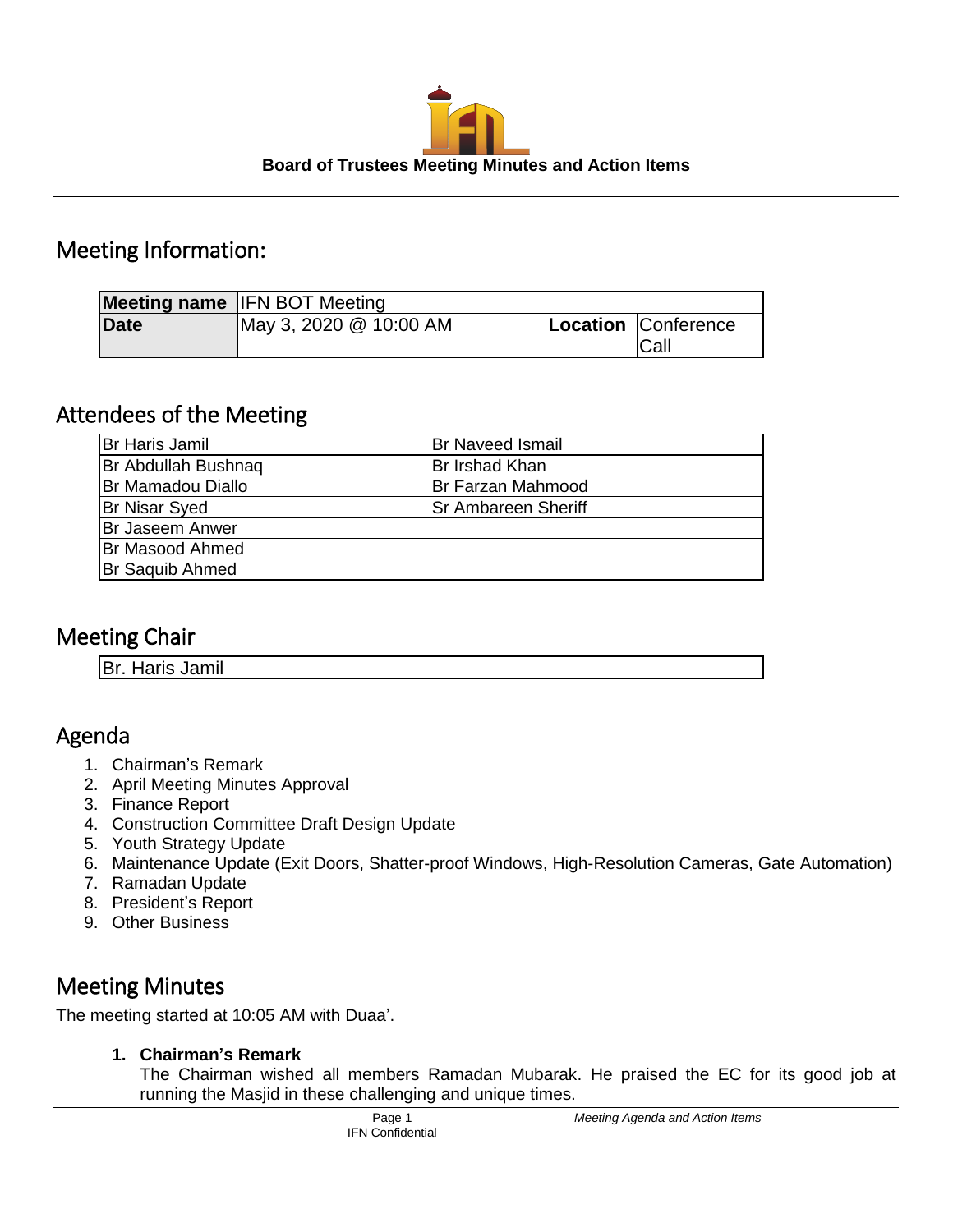

## **2. April Meeting Minutes Approval Motion**: Br Diallo moved the motion to approve the March meeting minutes. Br Naveed seconded. **The rest approved**. **Motion approved**.

## **3. Finance Report**

## *Highlights*

- Full report is not complete yet. The EC treasurer is working on finalizing the numbers, which are going to be available soon.
- Had a meeting with Sharia Portfolio. Set a date in July to present investment balances for Q1 and Q2 to all board members.
- No meeting with NAIT.
- If no one is coming to the Masjid, what are our best-case scenarios, worst-case scenarios?

We should give our treasurer another week and we can review in the middle of May.

## **4. Construction Committee Draft Design Update**

#### *Highlights*

The Construction Committee shared 'IFN Campus Expansion Presentation' document via email on 5/2/2020. The Committee made recommendations for Option B2, which provides IFN with some classrooms and gym, while Option D would require work on the parking lot.

## *Discussions*

"The current approach is a staged approach, while the original requirement was to have a modular approach. The modular approach would have provided a fully usable module once complete, before moving to the next module. A staged approach will not give you any usable space in the first stage (outer shell). So, it is fair that we as a board vote on which one of these options to move forward with, and do we feel comfortable the option meets the original requirement."

"Both Option B2 and D are within the same square footage, roughly. Why do we not feel that the requirement is not met?"

"The original requirement was three distinct modules, each usable at the end of their construction. The phased approach has three phases: a shell, a first floor, a second floor."

"So, for Option D we need to have \$2M to get started?"

"Essentially you should have it ready, so that the construction does not stop."

"If we go with Option B, can we challenge the Construction Committee to come up with a smarter way of executing it?"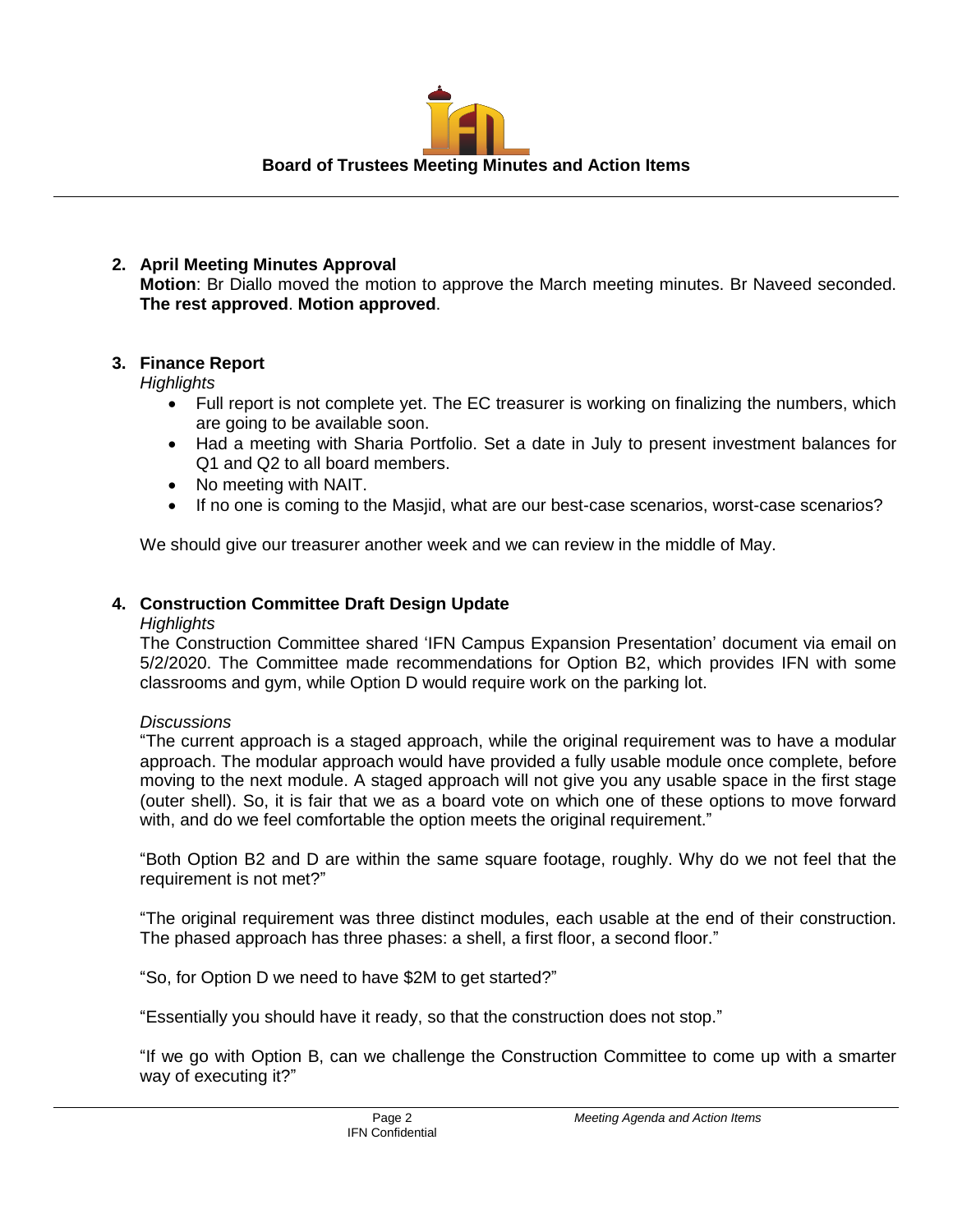# **Board of Trustees Meeting Minutes and Action Items**

"My understanding is that Option B is the best approach. The first phase (hard shell) will consume around 50% of the budget and time, but we will not be able to use that space."

"So, roughly for around 2 years we will not have any usable space, and about 50% of the budget would have been consumed."

"If I read Option B2 correctly, occupancy cannot be done until phase 1 is done, i.e. \$5.6M?"

"That is correct."

# **5. Youth Strategy Update**

## *Highlights*

All interested parties have been communicated with, to make sure that we are all aligned. Need to work with EC on the following two actions:

- Send communication using all channels to the community introducing the idea and requesting for volunteers.
- Identify a way to gather data regarding our youth (what are their needs, gender, age, etc.).

# **6. Maintenance Update (Exit Doors, Shatter-proof Windows, High-Resolution Cameras, Gate Automation)**

*Highlights*

Installation of exit doors in the men's prayer all has been approved, so we can move forward with that. Any other new requirements (such as automation of main door for accessibility purposes) will be considered separately.

# **7. Ramadan Update**

## *Highlights*

Despite the challenges, we have been able to keep multiple activities going online daily, thus keeping the community engaged. The biggest challenge is Fundraising. So far, we have raised ~50% of the budget. We were able to save on Ramadan costs (~\$42,000). All BOT members are invited to send in their pledges for the operational expenses, and to attend the daily programs.

We need to review this chandelier and look at its cost to IFN and decide whether we should remove it altogether.

# **8. President's Report**

## *Highlights*

Sunday School section, we are treating waiting-list students vs normal students differently. We need clarification on that. Second, there are some concerns with the amount of information shared via WhatsApp (students' and parents' information, phones numbers, etc.). We should be using Praxi, which we selected as the tool of communication for the school.